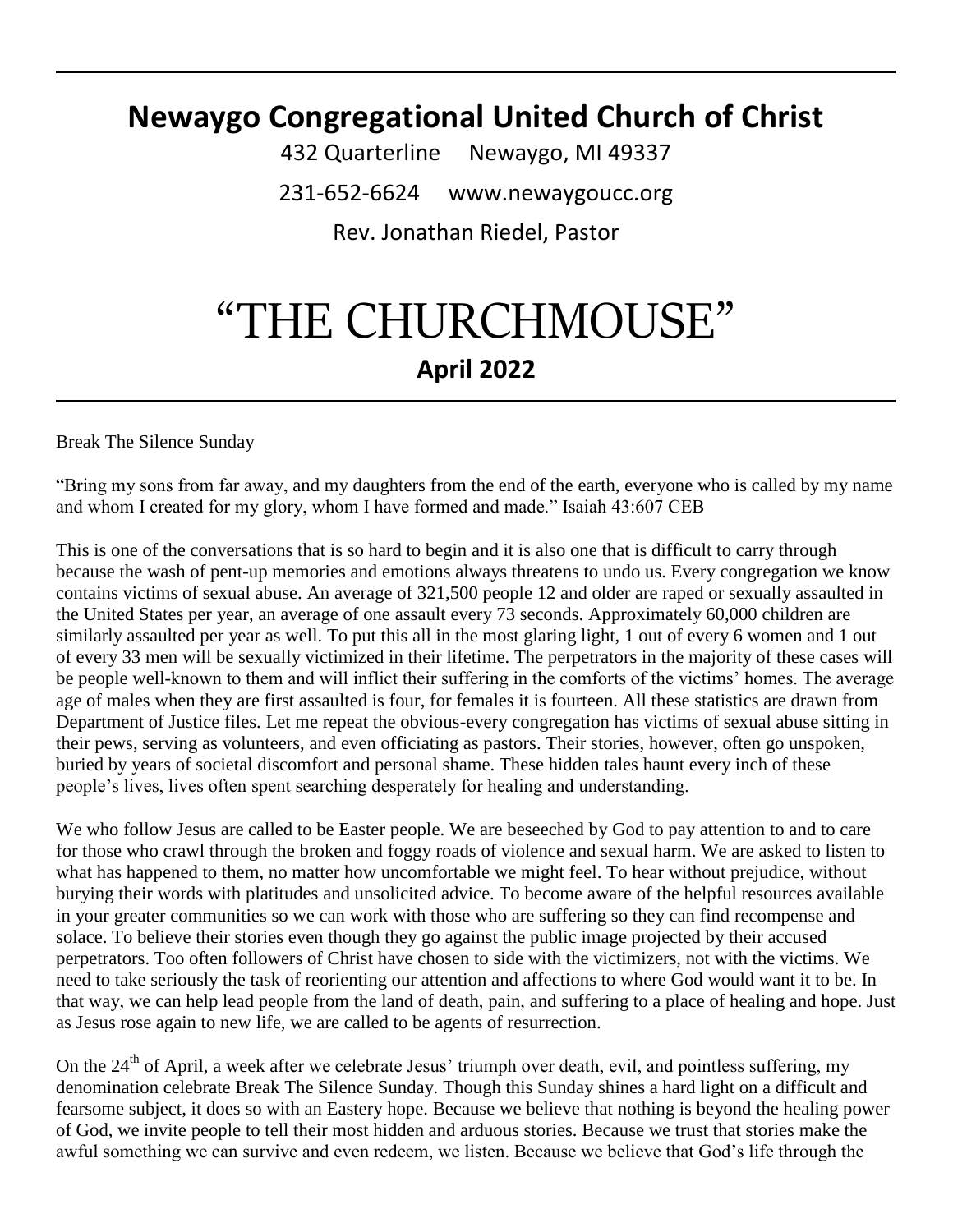word of truth can set us free, we ask people to pull away victimizing fictions and destructive and convenient lies that do nothing to protect the most vulnerable and to the most to cover for those who have the most to hide. None of us can heal when the very source of the pain cannot be spoken. So, in the spirit of new and saving life, we break the silence so something new and good, whole and free of pain, can spring from freshly-turned dirt.

I have faced the hard privilege of listening to women and men tell their stories. They were filled with tears, both theirs and my own. They contained long silences and difficult questions, offered tenderly and hesitantly. I never think that I handle them well. I feel like an unwelcome guest stumbling into a room by accident. I always come away full of admiration for the speaker's courage. It is indeed a challenge to be strong enough to be vulnerable and open enough to spool out raw shards of memory without leaving him or herself a soul so shattered that he or she cannot figure out which piece goes where. I have squirmed as I have absorbed someone recounting a rape, ripped skin, blackened eyes, broken bones, and torn spirits. I still flinch when I recall the hushed-back anguish of their words. I know that I did not handle those conversations as well as I would have liked to. I am not sure that I was any help at all, but I stayed. I listened and I am glad I did. Their truth helped me become a better pastor. That, however, does not take any of their pain away.

Therefore let us mark this day by doing more than just listening to and helping the victims of sexual violence. Let us teach boys and men, (the perpetrators in most cases) that violence as a form of sexual gratification is always wrong and should be and will be punishable to the fullest extent of the law. Let us quit making excuses for men who behave in this way. No artistic ability, political savvy, or intellectual prowess can exonerate anyone who molests or assaults other people. May we do this not because we want to be politically correct or current in our morality, but because this is a real and productive way we can love those whom God has made and loved. So we should break the silence so that all of God's wounded children shall have their voices heard.

The Rev. Jonathan D. Riedel-Pastor, Newaygo Congregational United Church of Christ

#### **Tuesday Noon Adult Forum**

Tuesday Noon Adult Forum-Biblical Holidays

The Bible is full of days of celebration. The Hebrew and the Christain Scriptures found ways to help celebrate what God had done for them, often describing traditions to help make our memories richer and to help us where God might be going from here. We meet on Tuesdays at noon in the church entry area for a time of discussion and discovery. Here is a schedule of topics"

4/05-Hanukkah 4/12-Purim 4/19-Pentecost 4/26-Easter

#### **Evening Prayer**

On Wednesdays at 7 pm we will join over the phone for a time of meditation and prayers for ourselves and others. To join us, dial 1- 978-990-5000 then 283560#.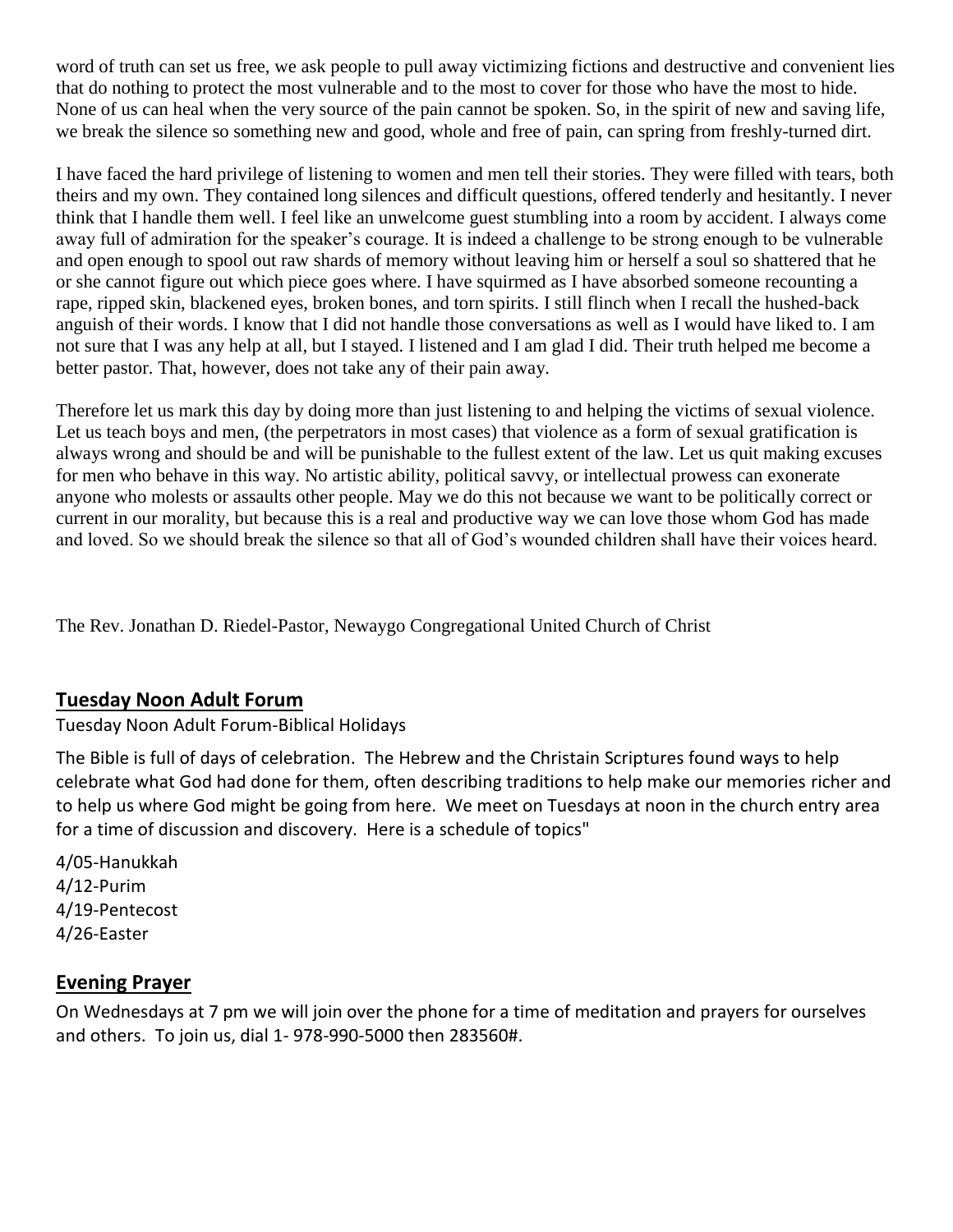# **What's Happening at NCUCC April 2022**

**Events, Anniversaries and Birthdays**

Worship is in person and on ZOOM at<https://us02web.zoom.us/j/84864699096> or phone 1-312-626-6799 ID: 848 6469 9096

Pastor Jon's Tuesday noon class is in person. Will also be on ZOOM by request or due to bad weather. <https://us02web.zoom.us/j/84229731057> or phone 1-312-626-6799 ID: 842 2973 1057

Wednesday Night Prayer Time 7 pm. Call 978-990-5000 then 283560#

| Fr. 1:                                          | Fr. 15: Good Friday -7 p.m.                       |
|-------------------------------------------------|---------------------------------------------------|
| Sa.2:                                           | <b>Candles, Songs, and Readings</b>               |
| Su. 3: Worship 10 am                            | Sa. 16:                                           |
| <b>Fifth Sunday of Lent</b>                     | Su. 17: Worship 10 am w/Communion                 |
| "Stories We Could Tell"                         | <b>Easter Sunday</b>                              |
| <b>Isaiah 43: 16-31</b>                         | "Stories We Could Tell"                           |
| "Something New"                                 | Luke 24: 1-12                                     |
| Mo. 4: Tom M. b'day                             | "The Women"                                       |
| Tu. 5: Noon class - Biblical Holidays- Hanukkah | Mo. 18:                                           |
| Maison P. b'day                                 | Tu. 19: Noon class - Biblical Holidays- Pentecost |
| Marty & Sherry L. anniv.                        | We. 20: Prayer Time 7 pm (phone-in)               |
| We. 6: Prayer Time 7 pm (phone-in)              | Th. 21:                                           |
| Th. 7: Circles 6-8 pm                           | Fr. 22:                                           |
| Fr. 8:                                          | Sa. 23:                                           |
| Sa. 9:                                          | Su. 24: Worship 10 am                             |
| Su. 10: Worship 10 am                           | <b>First Sunday of Easter</b>                     |
| <b>Palm/Passion Sunday</b>                      | "Ask A Question Sunday"                           |
| "Stories We Could Tell"                         | John 20: 19-31                                    |
| Luke 19: 28-40 and Luke 22: 14-23:56            | Mo. 25: Gretchen M. b'day                         |
| "A Journey Through Holy Week"                   | Tu. 26: Noon class - Biblical Holidays- Easter    |
| Jose H. b'day                                   | We. 27: Prayer Time 7 pm (phone-in)               |
| Mo. 11:                                         | Th. 28:                                           |
| Tu. 12: Noon class - Biblical Holidays- Purim   | Fr. 29:                                           |
| We. 13: Prayer Time 7 pm (phone-in)             | Sa. 30: Don & Sue C. anniv.                       |
| Th. 14: Worship & Pastoral Care 11 am (phone)   |                                                   |
| Maundy Thursday-7 p.m.                          |                                                   |
| <b>Communion</b>                                |                                                   |
| John 13: 1-17, 31-35                            |                                                   |

**Members and friends in need of Prayers: Joyce J., Allen R., Marilyn S., Carolyn S., Fred V., Gloria W.**

**Deadline for information to be printed in the April newsletter is Wednesday, April 27. \_\_\_\_\_\_\_\_\_\_\_\_\_\_\_\_\_\_\_\_\_\_\_\_\_\_\_\_\_\_\_\_\_\_\_\_\_\_\_\_\_\_\_\_\_\_\_\_\_\_\_\_\_\_\_\_\_\_\_\_\_\_\_\_\_\_\_\_\_\_\_\_\_\_\_\_\_**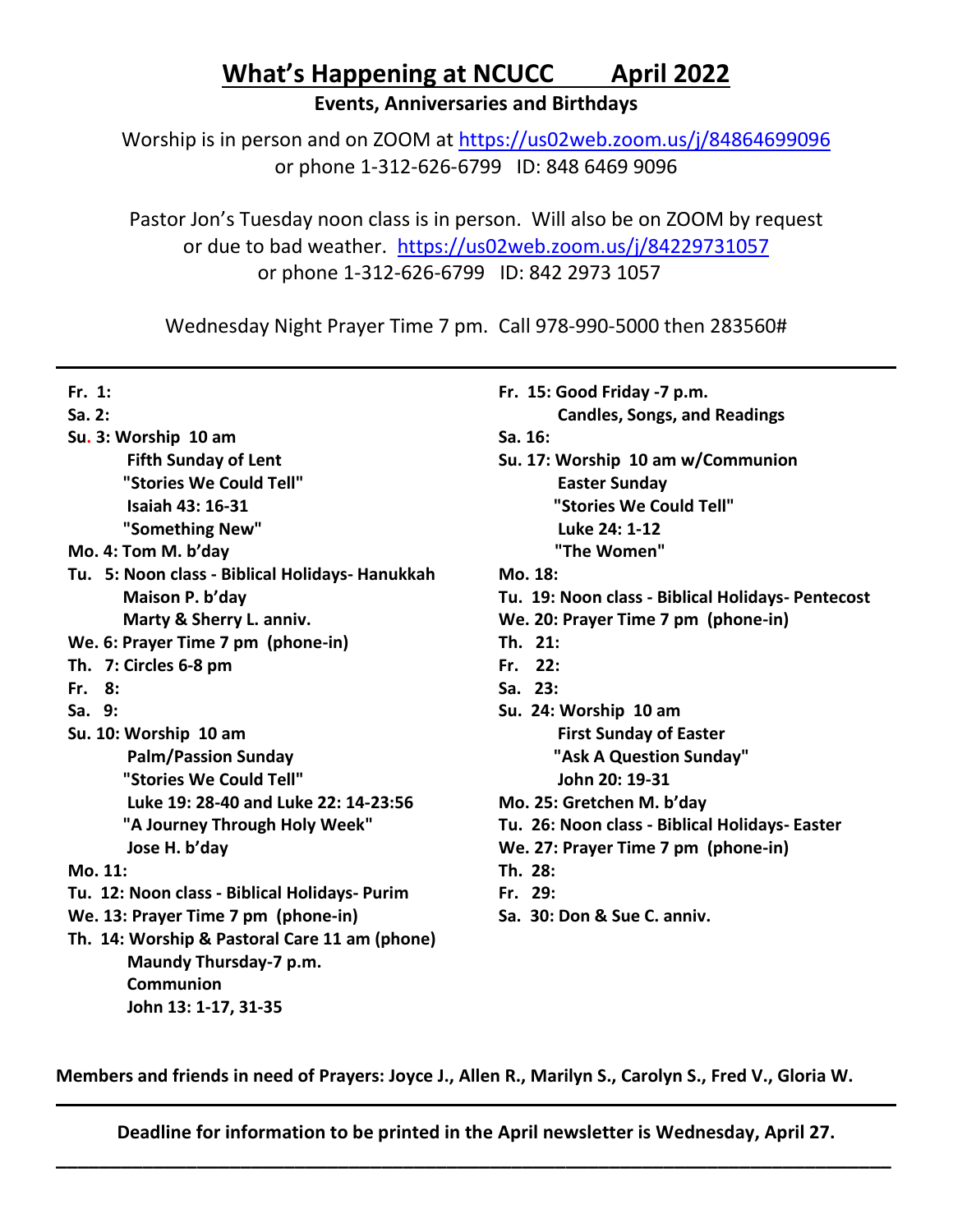#### **Open and Affirming**

The Open and Affirming Committee is in the process of creating a covenant that declares our commitment to becoming an Open and Affirming church. The covenant will be voted on by the Administration Commission and Council at their May meetings. A vote of the congregation on the covenant and whether or not we will become an Open and Affirming church will be held at the Annual Meeting on June 26.

#### **Maundy Thursday Service**

NCUCC will be having a Maundy Thursday Service April 14 at 7 pm. The service will include communion. The service will be in person and also a live audio/visual feed is available on ZOOM using the following link:<https://us02web.zoom.us/j/85397086507>

Those without internet access can receive an audio feed by using the following phone number and meeting ID: 1-312-626-6799 Meeting ID: 853 9708 6507

#### **Good Friday Service**

NCUCC will be having a Good Friday Service April 15 at 7 pm. The service will include candles, music and readings. The service will be in person and also a live audio/visual feed is available on ZOOM using the following link: <https://us02web.zoom.us/j/86493096542>

Those without internet access can receive an audio feed by using the following phone number and meeting ID: 1-312-626-6799 Meeting ID: 864 9309 6542

#### **Ways to Worship with Us**

Here is a reminder of the different ways that our worship services are available to you.

- Everyone is welcome to attend our services in-person every Sunday at 10 am.
- You can also access a live audio/visual broadcast using ZOOM on your computer or smart phone by using the following link:<https://us02web.zoom.us/j/84864699096> Those without internet access can call the following phone number and Meeting ID: 1-312-626-6799 Meeting ID: 848 6469 9096.
- If you would like to access the services on your own schedule, they are added to our website [www.newaygoucc.org](http://www.newaygoucc.org/) and Facebook page following each service.
- Links to Ash Wednesday, Maundy Thursday, Good Friday, Thanksgiving and Christmas Eve services are provided as needed.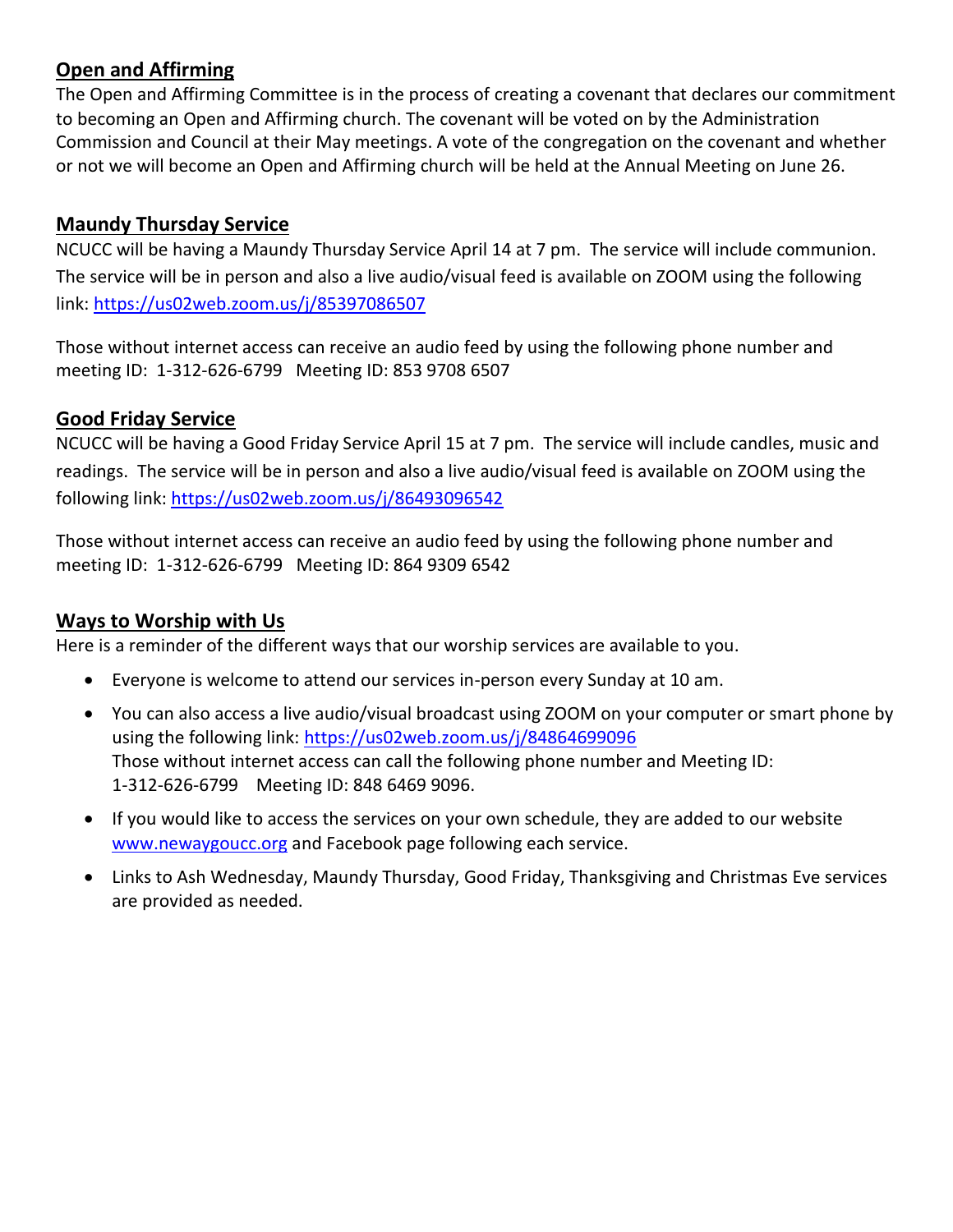### **Mission News**

#### **Mission and Social Action Community Outreach**

Check out the bulletin board in the main hall to see how the church's outreach missions have been helping the community.

#### **Outreach Distribution**

Below is a breakdown of the amount of money used for outreach since January 2020.

| \$6,582.42   | Scholarships (college and camp)                                                  |
|--------------|----------------------------------------------------------------------------------|
| \$77,245.00  | from Memorial Fund to many agencies to help those in need                        |
| \$3,074.08   | to UCC Outreach (OCWM, OGHS, Blanket Sunday, Christmas Fund/formerly Veterans of |
|              | the Cross)                                                                       |
| \$15,000.00  | from Phillips Fund to many agencies to help those in need                        |
| \$3,396.71   | from Special Offerings (Food Pantry, Food Truck, Power Pack Lunch, etc.)         |
| \$3,229.54   | from Family Fund to help those in need                                           |
| \$108,527.75 | Total                                                                            |
|              |                                                                                  |

#### **Ukrainian Refugees**

At their recent meeting, the Mission and Social Action Commission agreed to implement a special mission project to aid Ukrainian refugees.

There are many reliable agencies seeking relief funds. M&SA is researching which agency they feel will best use the collected funds. The agency they choose will be reported at a later date.

They will also be asking Council at their May meeting to determine a proposed amount up to which the Phillips Fund will match. The use of money from the Phillips Fund will need to be voted on by the congregation at the June 26 Annual Meeting.

Anyone who wishes to donate to this project may do so by writing "Ukraine" on their check or envelope.

Thank you for your support. Mission and Social Action Commission

#### **Treasurer's Report Feb. 16 – Mar. 15, 2022**

Income Feb 20 \$1,230.00 Feb 27 \$2,767.00 Mar 6 \$3,063.00 Mar 13 \$535.00 Total \$7,595.00 Expenses: \$11,820.03 Difference: (-4,225.93) Phillips Fund \$188,167.18 Family Fund \$80,553.43 Blessing to all as we travel through this Lenten Time.

Dawn Anderson Treasurer